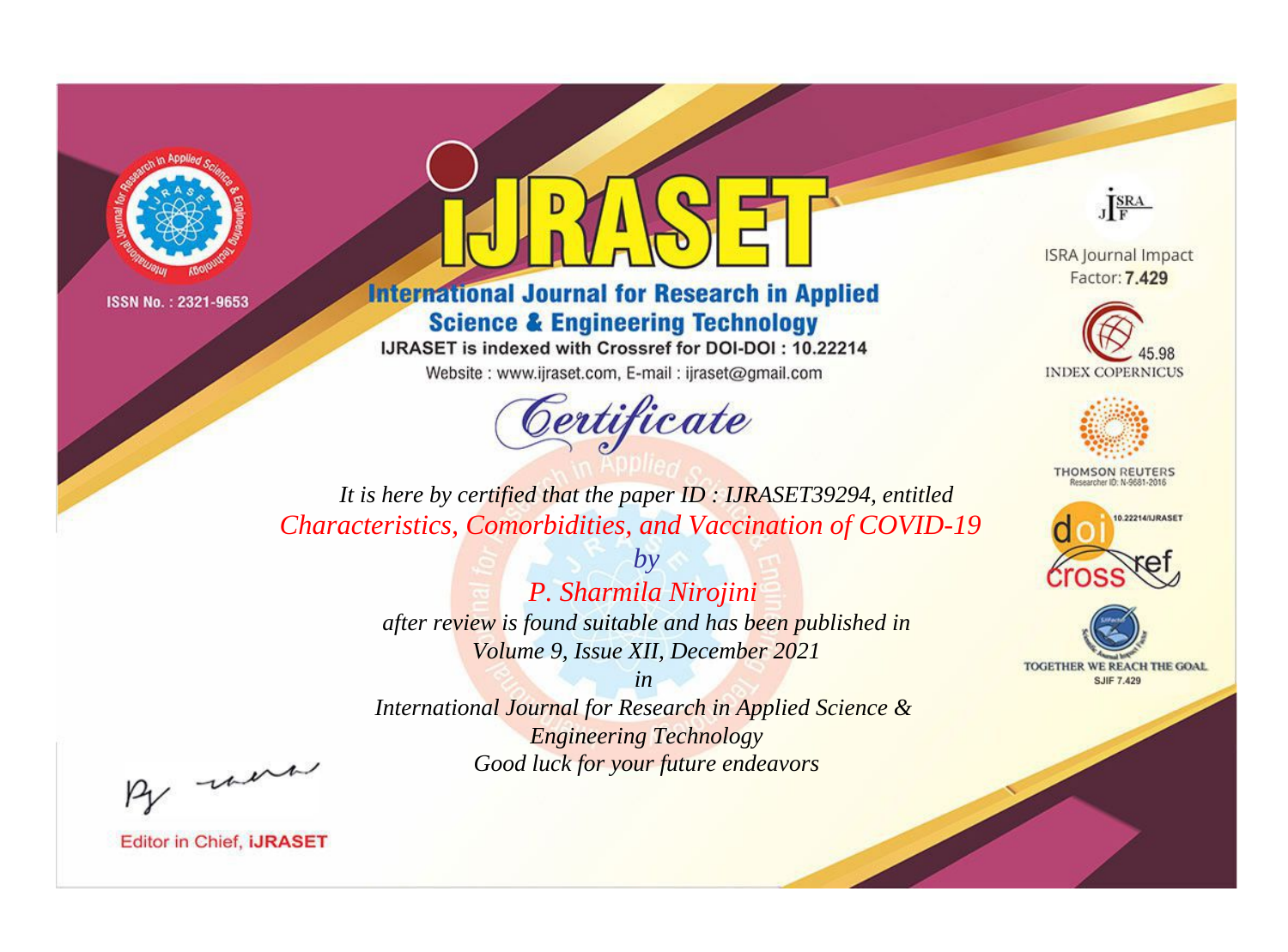



**International Journal for Research in Applied Science & Engineering Technology** 

IJRASET is indexed with Crossref for DOI-DOI: 10.22214

Website: www.ijraset.com, E-mail: ijraset@gmail.com



JERA

**ISRA Journal Impact** Factor: 7.429





**THOMSON REUTERS** 



TOGETHER WE REACH THE GOAL **SJIF 7.429** 

It is here by certified that the paper ID: IJRASET39294, entitled Characteristics, Comorbidities, and Vaccination of COVID-19

> V. Sandhiya after review is found suitable and has been published in Volume 9, Issue XII, December 2021

 $by$ 

 $in$ International Journal for Research in Applied Science & **Engineering Technology** Good luck for your future endeavors

By morn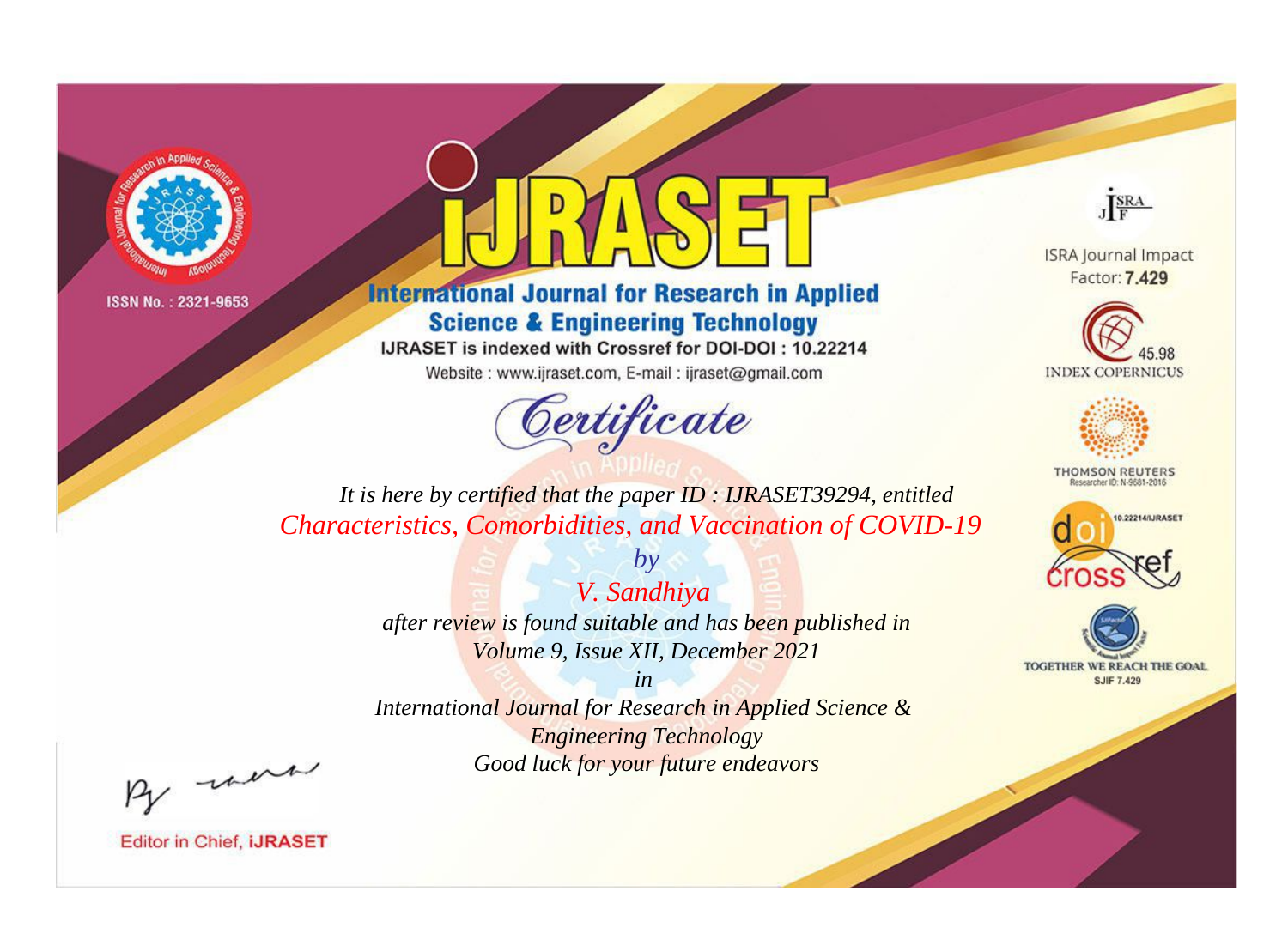

## **International Journal for Research in Applied Science & Engineering Technology**

IJRASET is indexed with Crossref for DOI-DOI: 10.22214

Website: www.ijraset.com, E-mail: ijraset@gmail.com

# Certificate



**ISRA Journal Impact** Factor: 7.429





**THOMSON REUTERS** 



TOGETHER WE REACH THE GOAL **SJIF 7.429** 

It is here by certified that the paper ID: IJRASET39294, entitled Characteristics, Comorbidities, and Vaccination of COVID-19

> **Renu Elezabeth Mathew** after review is found suitable and has been published in Volume 9, Issue XII, December 2021

 $b\nu$ 

 $in$ International Journal for Research in Applied Science & **Engineering Technology** Good luck for your future endeavors

By morn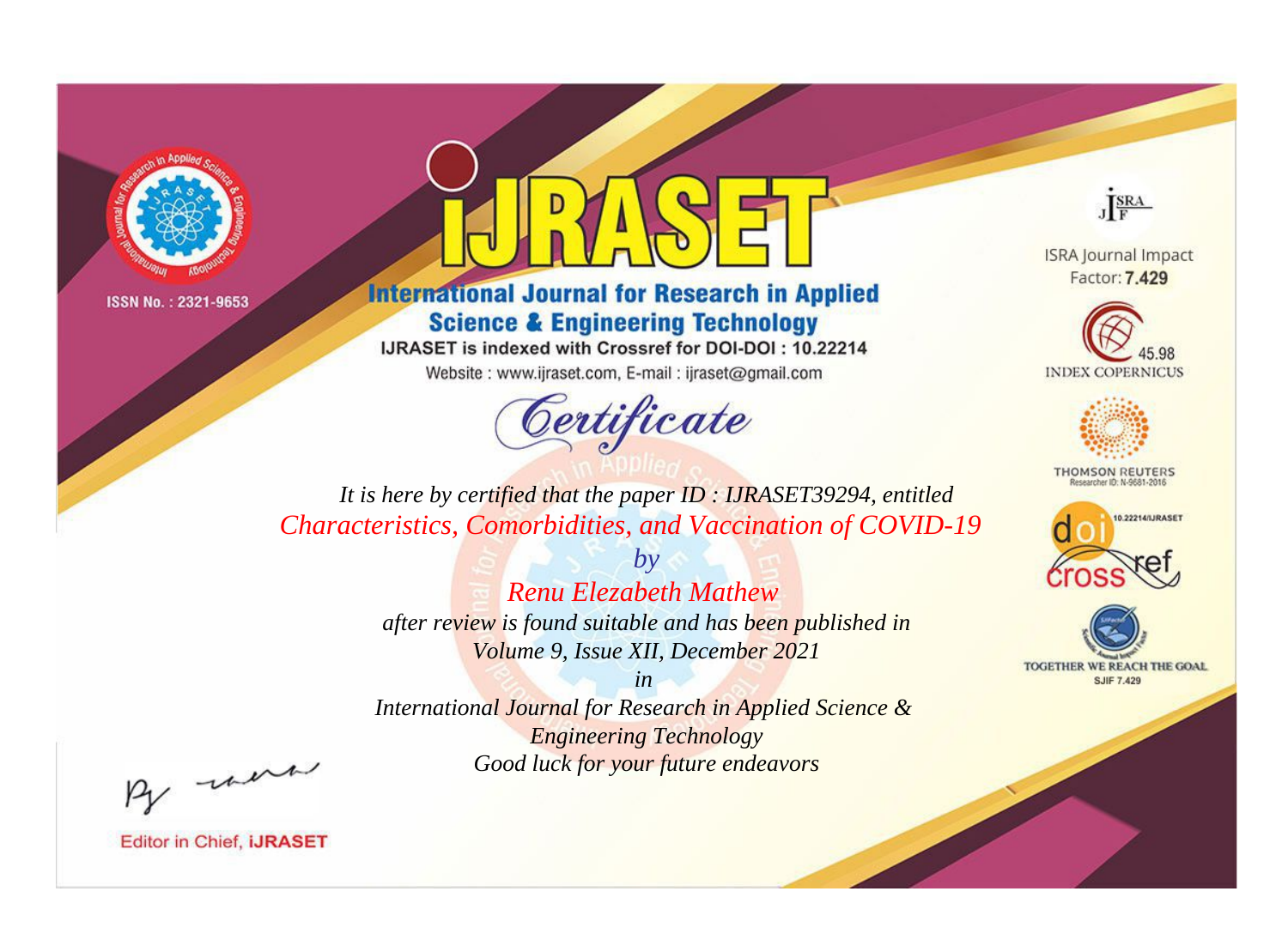

## **International Journal for Research in Applied Science & Engineering Technology**

IJRASET is indexed with Crossref for DOI-DOI: 10.22214

Website: www.ijraset.com, E-mail: ijraset@gmail.com



JERA

**ISRA Journal Impact** Factor: 7.429





**THOMSON REUTERS** 



TOGETHER WE REACH THE GOAL **SJIF 7.429** 

*It is here by certified that the paper ID : IJRASET39294, entitled Characteristics, Comorbidities, and Vaccination of COVID-19*

> *G. Shalni after review is found suitable and has been published in Volume 9, Issue XII, December 2021*

*by*

*in International Journal for Research in Applied Science &* 

*Engineering Technology Good luck for your future endeavors*

By morn